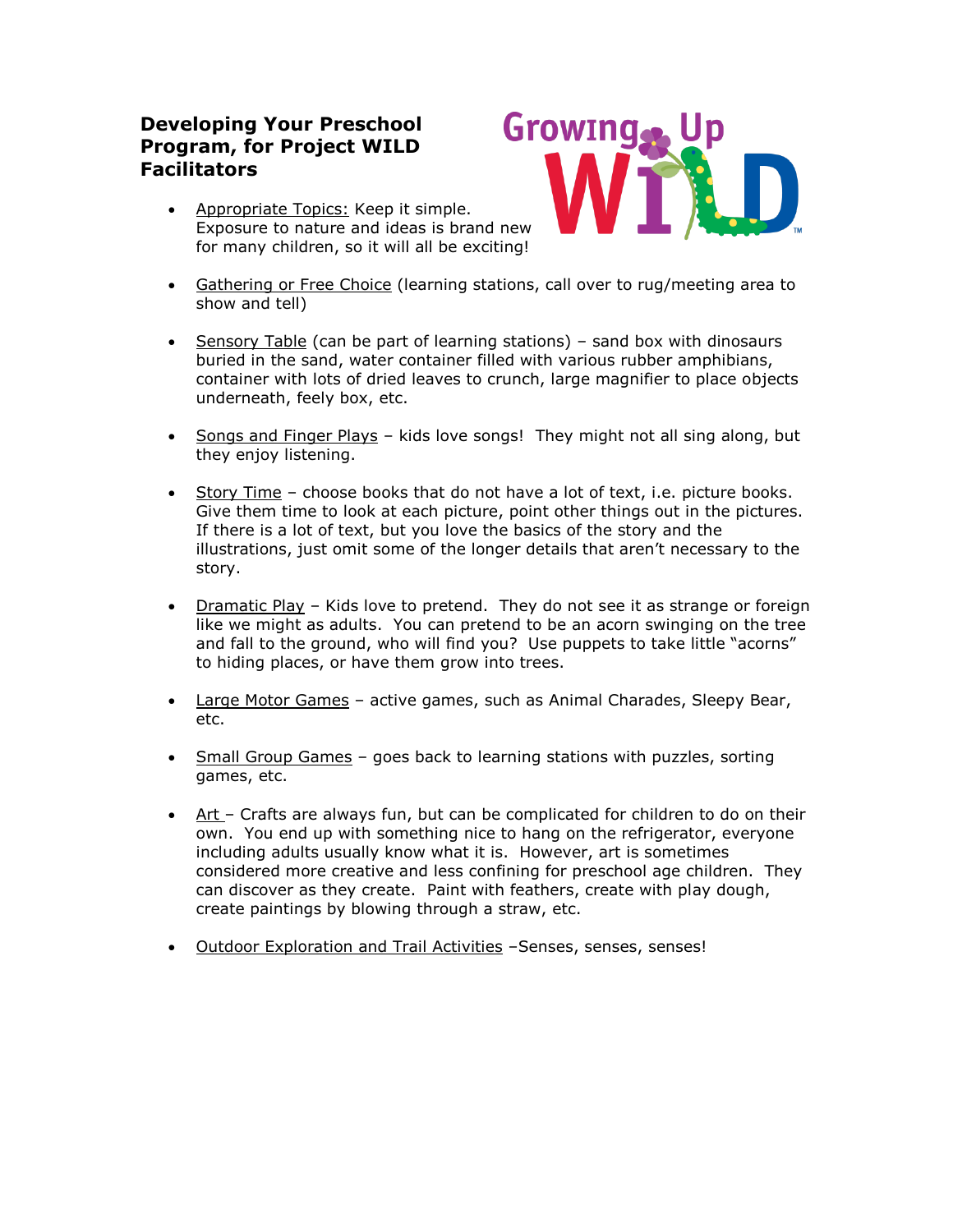## **Inquiry-Based Learning--What Does it Mean?**

Focusing on children making discoveries independently or as members of a group. Encouraged to ask questions, experiment, use



trial and error, discuss, and evaluate.*Inquiry is the point of the activity, not a way of getting children to the right answer.*

Like constructivism, ask open-ended questions whenever possible. Instead of asking, "What color is that?" or "How many dinosaurs are there?" Might come easily to us, but may inhibit a child's ability to reflect and reveal their own thoughts and perspectives. Instead ask things like "What would happen if…" or "If you were a frog where would you like to live?" You can find out how children think and not just what they already know.

### **Why is it Important?**

Young children learn best through finding their own answers. Preschoolers need to learn how to learn, rather than just learn facts. When children discover that they can find answers to what puzzles them, they are learning the basics of scientific principles.

### **Benefits**

Children will find the answer they are ready to understand. Focus remains on the process of learning rather than the facts. Children who learn early to think creatively and problem solve are more likely to continue this type of thinking as they get older. They can ask their own questions and find their own answers.

## **What don't we use it more?**

*Fear of losing control*: this kind of learning can get loud and may appear chaotic to someone unfamiliar with it. Once instructors get used to the activity level of children involved in inquiry, they recognize it as the sound of minds at work!

*Concern that children won't learn*: Children will be less likely to have facts to parrot back than they would in a skills-driven program. Recognition of what children should be learning at this age, which includes attitude, passion, and confidence, helps instructors to let go of the desire for children to know facts.

*Concern that they will learn misinformation*: When children find their own answers and construct with own knowledge, sometimes they come up with less than the whole answer. We may need to encourage them to revise their theories through more open-ended questions.